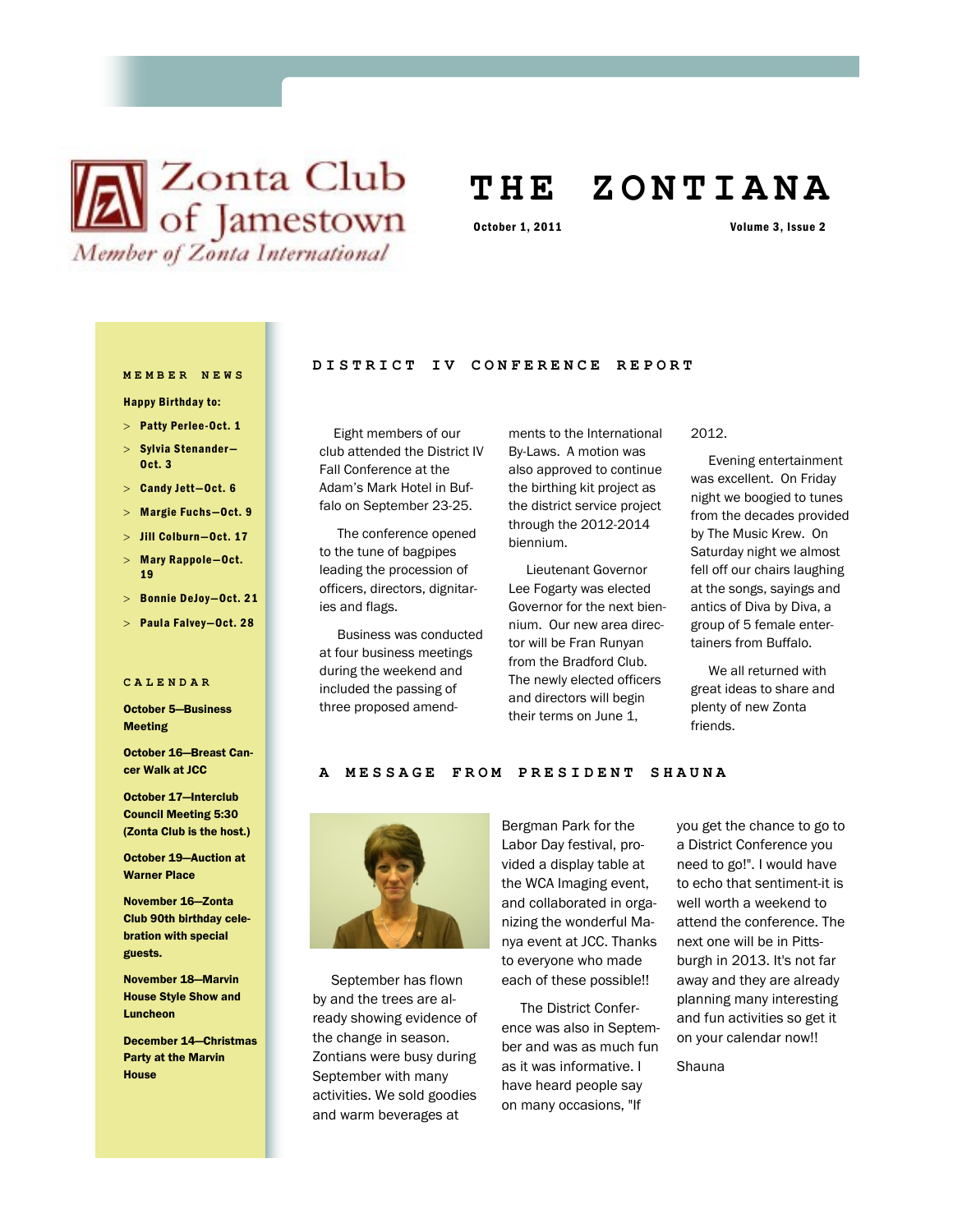

# **ZONTA AUCTION — OCTOBE R 1 9 T H**

 Our Zonta Auction has become a very much anticipated part of our Zonta year. It is our main fund raiser for our club's general expenses, and it's always lots of fun.

 So, start looking around for things to bring to the auction. Do you have Christmas or Halloween decorations or other household items

that are still in good shape but you're not using anymore? Bring them along. Do you like to bake? Home made goodies are always a popular auction item. Or make a certificate that promises you will bake your signature cookie or cake to order for another member. Wine is always popular as are collections of books. If you're a crafter, consider auc-

tioning something that you've made. Gift baskets are also big sellers.

 If you have a friend or relative who would enjoy the auction, bring her along. Maybe she'd even like to consider joining the club.

 See you at the Zonta Auction. Enjoy the pizza dinner with wine and then spend, spend, spend!



# **THIS AND THAT**

# Interclub Council Meeting, October 17th at 5:30

Our club is the host club for the October Interclub Council meeting on October 17th at 5:30. Please put this date on your calendar and try to attend.

# October is Domestic Violence Awareness Month.

Please keep these events in mind during October.

October 4-8: Silent Witness Display at Chautauqua Mall in Lakewood.

October 7: 14th Annual Walk against DV & 8th Annual Unity Day. Meet at Jamestown Savings Bank

Ice Arena at 11:45 AM for walk. Unity Day event begins at 12:00 PM in lobby area of City Hall.

October 10-14: Silent Witness Display at James Prendergast Library

October 14: Art of the Anew – Art will be on display at the Renaissance Center sponsored by The Salvation Army Anew Center.

October 17-21: Silent Witness Display at Jamestown Business College

October 24-28: Silent Witness Display at Jamestown Community College Library (main campus)

# October is also National Breast Cancer Awareness Month

Zonta Club of Jamestown is encouraging members to participate in or donate to the…

Breast Cancer Walk

October 16th

**JCC** 

## 8 a.m. Registration

10a.m. Walk

Pepsi will match our funds if we register as part of it's team. Please sign up to walk or bring donations to the club meeting on October 5th.